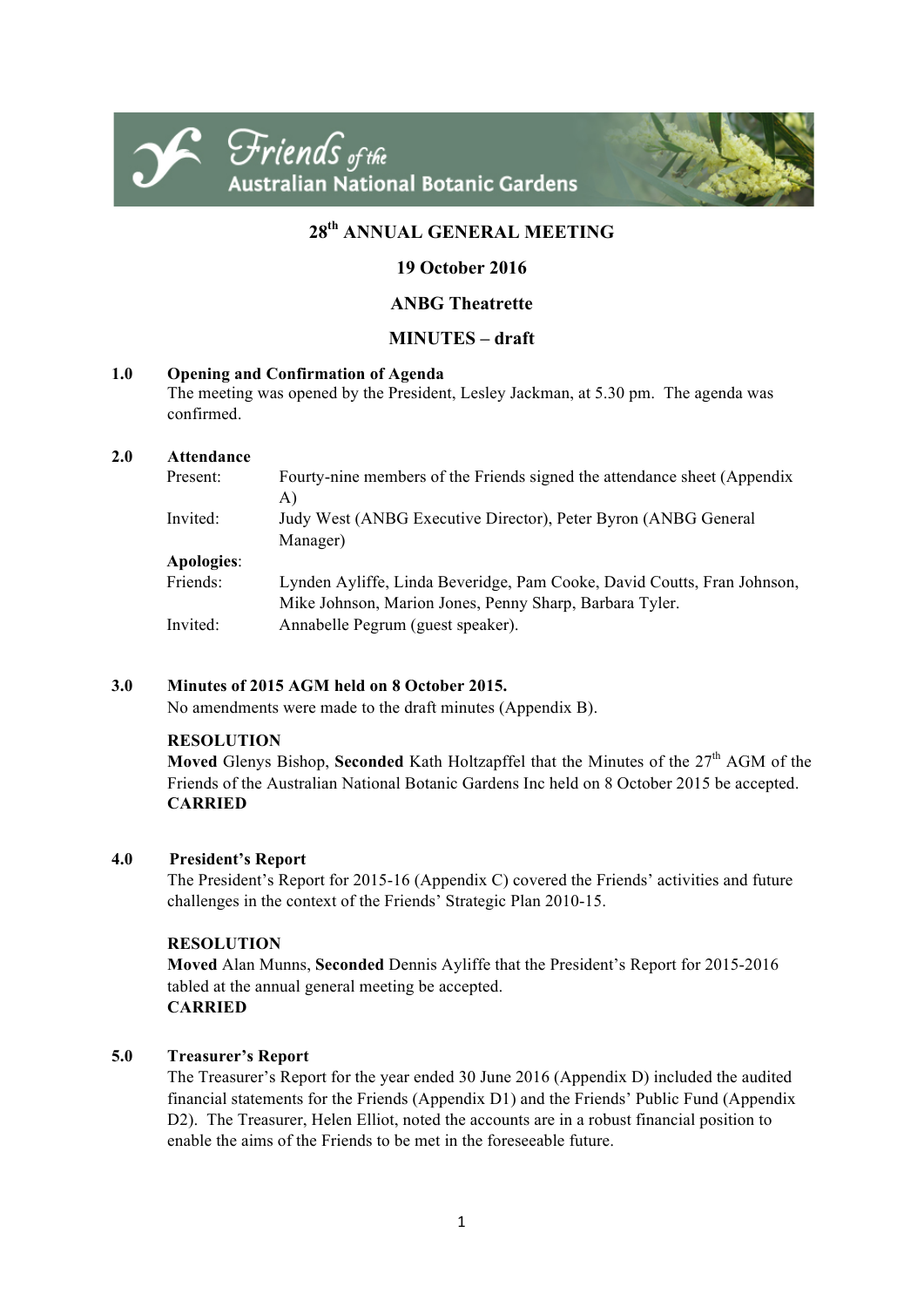### **RESOLUTION**

**Moved** Max Bourke, **Seconded** Warwick Wright that the Treasurer's Report, including the financial statements for the Friends and the Friends' Public Fund, for the financial year ended 30 June 2016 tabled at the annual general meeting be accepted. **CARRIED**

### **6.0 Report by Executive Director**

The ANBG Executive Director's verbal report for 2015-16 included the following highlights:

- Master Plan progress the launch of the Ian Potter National Conservatory, the construction of the Bushland Nature walk, installation of additional lake pumps and filtration equipment, the purchase of incubators for the Seed Bank.
- New developments underway the Banksia Garden, the Pomaderras Garden, establishment of a Northern Tablelands and Ranges section, development of a research and conservation garden to grow genotype populations of endangered species.
- Conservation and research projects undertaken by the Australian National Herbarium and the National Seed Bank.
- Visitor experience initiatives the Native Bee Hotel, the Aboriginal Plant Use Trail, AfterDark events, the Prehistoric Garden Trail presented in conjunction with the National Dinosaur Museum.
- A significant increase in visitor numbers.

#### **7.0 Election of Office Bearers and Council members (for 2 years in each case).**

- The election for President, Vice President, Treasurer, Secretary and four Council members was chaired by Dr West.
- A nomination was received for each of the positions of President, Vice President and Treasurer. As the nomination for Vice President was received from a Council member, 5 vacancies were declared for general Council Members. No nomination was received for the Secretary position. Personal profiles for nominees were included in the agenda papers.
- Dr West declared the following positions filled:
	- o President- Lesley Jackman, Vice President David Cox, Treasurer- Helen Elliot, Council members - Christianna Cobbold, Jan Finley, Rita Maclachlan, Jonette McDonnell, David More.
- The President outlined how Council proposes to deal with the Secretary's responsibilities until such time as the position is filled.

#### **8.0 Appointment of Auditor**

The Treasurer recommended that a new auditor be appointed for 2016-17.

#### **RESOLUTION**

**Moved** Max Bourke, **Seconded** Christianna Cobbold that the appointment of Mr Jeff Brewer, Partner at MGI/Joyce Dickson, as the new auditor for the Friends for 2016-17 be accepted. **CARRIED**

#### **9.0 Award of Life Membership**

The President awarded life membership of the Friends to Kath Holtzapffel in recognition of her dedicated service to the Friends and the ANBG.